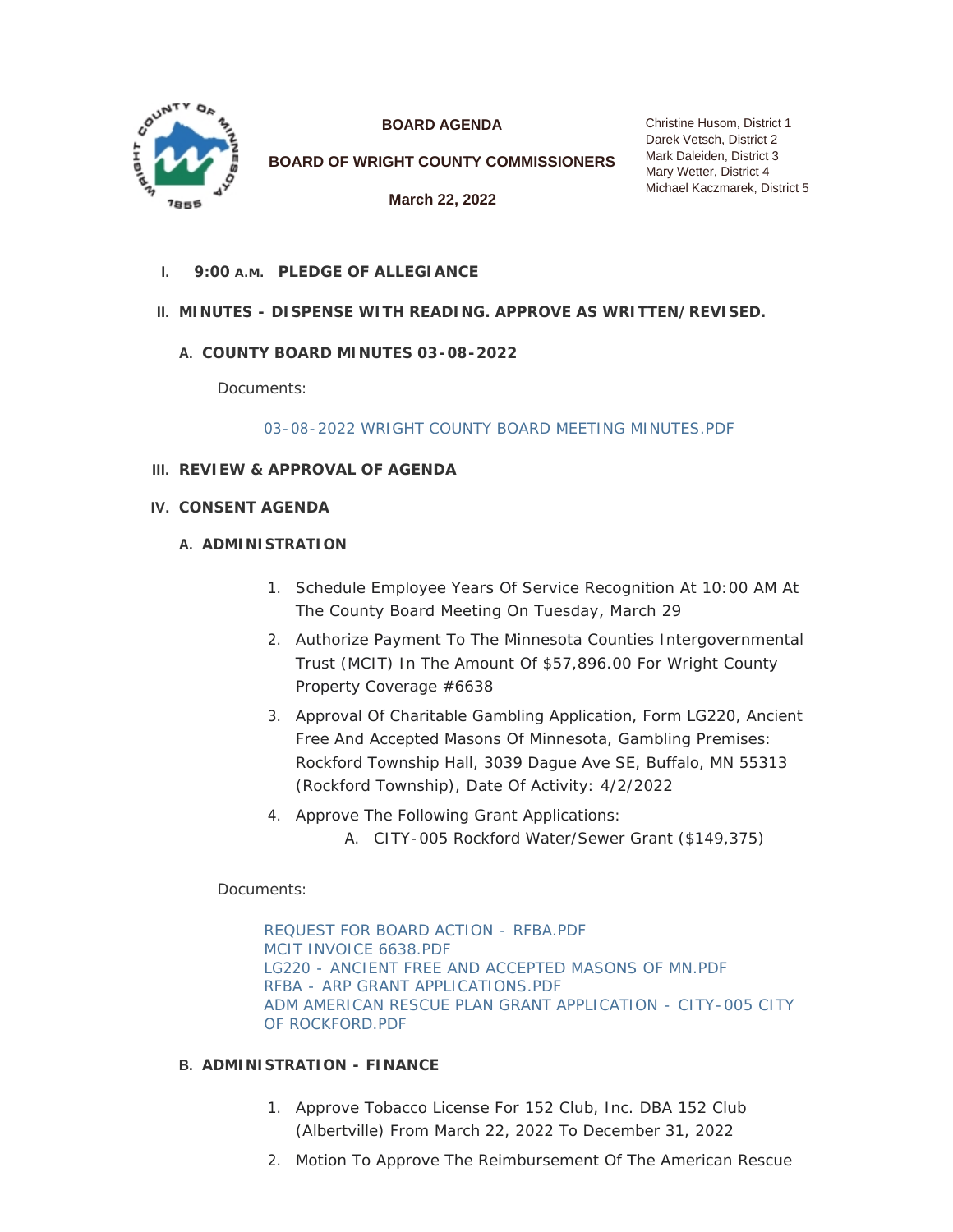Plan Act (ARP) Funds As Follows: Approval Of Use Of ARP Funds From 01-099-493-8415 \$100,333.92 1.7 Capital Investment-Customer Flow Management System

3. Motion To Approve The Reimbursement Of The American Rescue Plan Act Funds (ARP) As Follows:

County ARP Funds:

Approval Of County Reimbursement Of \$268.23 From 01-099- 493.6910 Transfer Out Into 01-100-493.5910 Transfer In As Follows: \$268.23 For Administrative Expenses-Staff Costs

Approval Of Use Of ARP Funds From 01-099-493-8428, 8436 And 8416 \$150.00 7.1 Administration Time-Consultant Support \$6,557.85 1.10 Mental Health Services-Safe Families \$8,513.75 2.10 Aid To Nonprofits-4-H

- 4. Refer To Personnel Committee To Discuss The Process For Replacement Of Accounting Staff
- 5. Review Monthly Finance Report For January And February 2022
- 6. Acknowledge Warrants Issued Between March 2, 2022 And March 15, 2022 *(See Below, Item IX. Warrants Issued)*

Documents:

[AGENDA 3-22 RBA TOBACCO LICENSE 152 CLUB.PDF](https://www.co.wright.mn.us/AgendaCenter/ViewFile/Item/10452?fileID=22739) [RFBA - ARP.PDF](https://www.co.wright.mn.us/AgendaCenter/ViewFile/Item/10452?fileID=22784) [RFBA - ARP FUNDS.PDF](https://www.co.wright.mn.us/AgendaCenter/ViewFile/Item/10452?fileID=22786) [RFBA - PERSONNEL COMMITTEE.PDF](https://www.co.wright.mn.us/AgendaCenter/ViewFile/Item/10452?fileID=22787) [RFBA - MONTHLY FINANCE REPORT.PDF](https://www.co.wright.mn.us/AgendaCenter/ViewFile/Item/10452?fileID=22788) [MONTHLY FINANCE REPORT - JAN AND FEB.PDF](https://www.co.wright.mn.us/AgendaCenter/ViewFile/Item/10452?fileID=22790) [MONTHLY FINANCE REPORT - JAN AND FEB 2022.PDF](https://www.co.wright.mn.us/AgendaCenter/ViewFile/Item/10452?fileID=22789) [RFBA - WARRANTS ISSUED.PDF](https://www.co.wright.mn.us/AgendaCenter/ViewFile/Item/10452?fileID=22785)

# **ATTORNEY C.**

- 1. Approve And Authorize Signatures On The Amendment To The Developers Agreement For Railroad Crossing Improvements In The City Of Albertville (CSAH 37 And 19)
- 2. Approve And Authorize Signatures On The Two Separate Agreements With BNSF For Railroad Crossing Improvements In The City Of Albertville (CSAH 37 And 19)

Documents: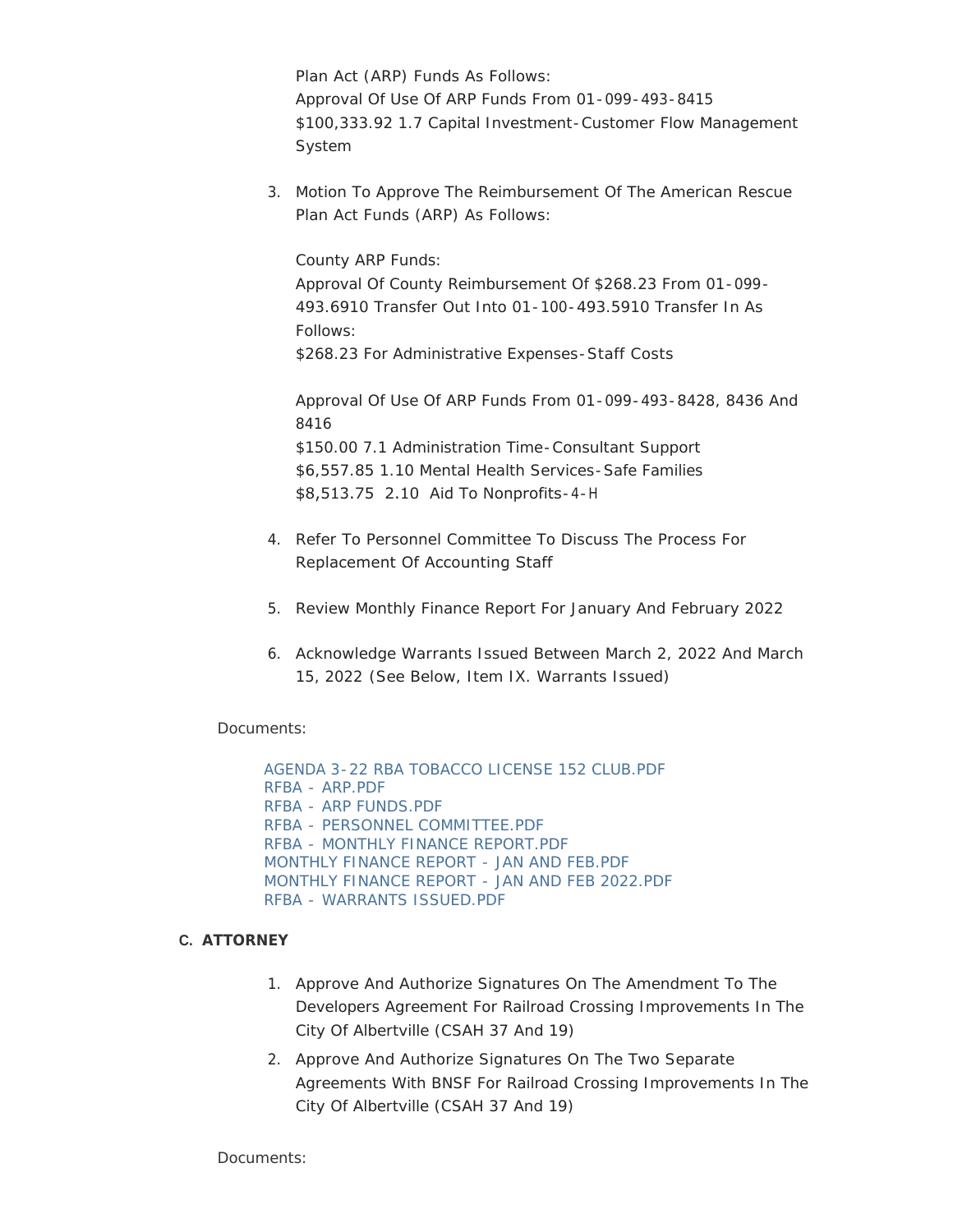[03.22.2022. -AGENDA - BAR.GCC.AMENDMENT.PDF](https://www.co.wright.mn.us/AgendaCenter/ViewFile/Item/10453?fileID=22740) [AMENDMENT TO DEVELOPER AGREEMENT - WRIGHT COUNTY - GCC -](https://www.co.wright.mn.us/AgendaCenter/ViewFile/Item/10453?fileID=22741) SIGNED.PDF [RFBA - RAILROAD CROSSING IMPROVEMENTS.PDF](https://www.co.wright.mn.us/AgendaCenter/ViewFile/Item/10453?fileID=22779) [ALBERTVILLE CR-37 SIGNALS.PDF](https://www.co.wright.mn.us/AgendaCenter/ViewFile/Item/10453?fileID=22780) [ALBERTVILLE CR-19 SIGNALS.PDF](https://www.co.wright.mn.us/AgendaCenter/ViewFile/Item/10453?fileID=22781)

#### **HEALTH & HUMAN SERVICES D.**

- 1. Position Replacement
	- A. Social Worker
	- B. Eligibility Specialist

Documents:

[2022-03-22 RFBA HHS SW SKILLS - LICENSING.PDF](https://www.co.wright.mn.us/AgendaCenter/ViewFile/Item/10427?fileID=22532) [2022-03-22 RFBA HHS ELIGIBILITY SPECIALIST EECS.PDF](https://www.co.wright.mn.us/AgendaCenter/ViewFile/Item/10427?fileID=22775)

#### **HIGHWAY E.**

- 1. \*\*In Accordance With The Wright County Financial Policies & Procedures, Due To The Dollar Amount, The Highway Department Is Requesting Approval To Enter Into A Professional Services Agreement With Oertel Architects. Oertel Architects Is Currently Working On The Otsego Truck Station Expansion Project And Submitted A Proposal For Design/Construction Administration Of The Stand Alone Brine Station That Will Be Located At The Highway Department In Buffalo
- 2. Approve Schedule For Receiving Bids
	- A. Contract 2208 Maple Lake Township SPRA (SAP 086- 600-009): Tuesday, April 19, 2022 At 11:00 AM
	- B. Contract 2207 CSAH 35/Dague Avenue Roundabout Project (SP 086-070-021): Thursday, April 21, 2022 At 11:00 AM

Documents:

[BAR - APPROVE AUTHORIZATION OF OERTEL PROPOSAL FOR DESIGN](https://www.co.wright.mn.us/AgendaCenter/ViewFile/Item/10472?fileID=22765)  OF BRINE STATION - CONSENT.PDF [OERTEL FEE SCHEDULE.PDF](https://www.co.wright.mn.us/AgendaCenter/ViewFile/Item/10472?fileID=22766) [BAR - APPROVE SCHEDULE FOR RECEIVING BIDS FOR CONTRACT](https://www.co.wright.mn.us/AgendaCenter/ViewFile/Item/10472?fileID=22783)  2208.PDF

# **INFORMATION TECHNOLOGY F.**

- 1. Approve Out Of State Travel For IT Staff, Dave Angell And Tou Pha
- 2. Refer To The April 13th, 2022 Personnel Committee Discussion Of Additional IT Positions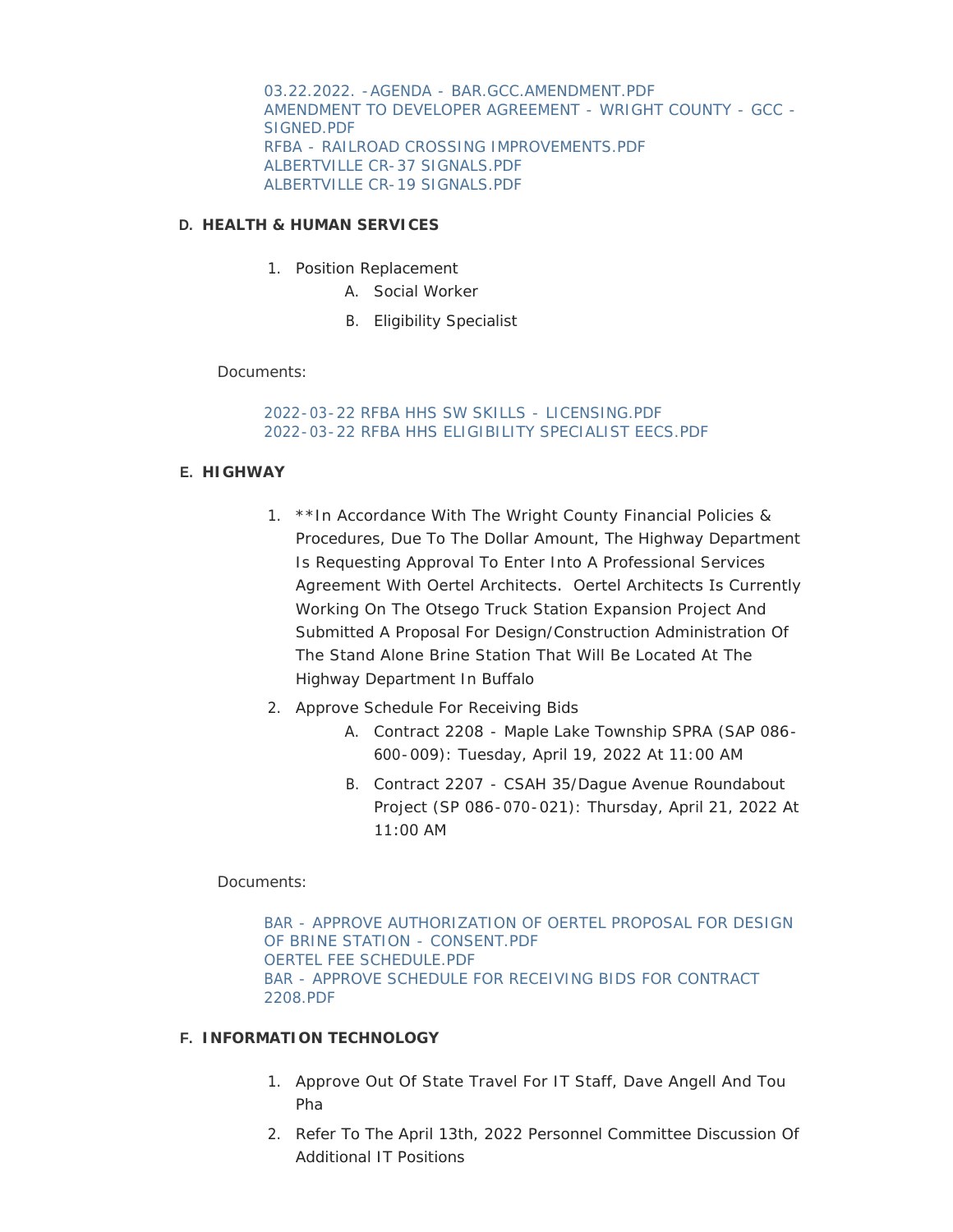Documents:

[REQUEST FOR BOARD ACTION - IT TRAVEL OUT OF STATE FOR](https://www.co.wright.mn.us/AgendaCenter/ViewFile/Item/10451?fileID=22735)  TRAINING 2022-04 DAVID ANGELL.PDF [REQUEST FOR BOARD ACTION - IT TRAVEL OUT OF STATE FOR](https://www.co.wright.mn.us/AgendaCenter/ViewFile/Item/10451?fileID=22736)  TRAINING 2022-04 TOU PHA.PDF [REQUEST FOR BOARD ACTION - REFER TO THE PERSONNEL](https://www.co.wright.mn.us/AgendaCenter/ViewFile/Item/10451?fileID=22768)  COMMITTEE 2022-04-13.PDF

# **SHERIFF'S OFFICE G.**

- 1. Position Backfill
	- A. Two Deputy FTE
	- B. Three Corrections Officer FTE
	- C. One OT II FTE

Documents:

#### [RFBA 03-22-2022 CA.PDF](https://www.co.wright.mn.us/AgendaCenter/ViewFile/Item/10455?fileID=22745)

# **TIMED AGENDA ITEMS V.**

#### **SEAN DERINGER, SHERIFF'S OFFICE A.**

1. \*Recognition Of Wes Holland's Retirement

# **B.** 9:02 A.M. LINDSEY MEYER, ADMINISTRATION - FINANCE

1. Approve Signing Memorandum Of Understanding For The Third Party Proctor Program Through DVS

Documents:

[RFBA - DVS.PDF](https://www.co.wright.mn.us/AgendaCenter/ViewFile/Item/10447?fileID=22737) [DVS-PROCTOR ADMINISTRATOR WEB-BASED MOU\\_FY21 \(1\).PDF](https://www.co.wright.mn.us/AgendaCenter/ViewFile/Item/10447?fileID=22667)

#### **C.** 9:04 A.M. GREGORY PICKARD, VETERAN SERVICES

1. Adopt Resolution For MN Department Of Veteran Affairs County Veterans Service Office (CVSO) Operational Improvement Grant And Authorize CVSO, Greg Pickard, To Execute The Fiscal Year 2022 CVSO Grant Agreement

Documents:

RFBA - [CVSO OPERATIONAL IMPROVEMENT GRANT.PDF](https://www.co.wright.mn.us/AgendaCenter/ViewFile/Item/10404?fileID=22485) RESOLUTION - [CVSO OPERATIONAL IMPROVEMENT GRANT.PDF](https://www.co.wright.mn.us/AgendaCenter/ViewFile/Item/10404?fileID=22486) [2021-07-23-MDVA-GRANTS-MANUAL-FY2022\\_TCM1066-491146.PDF](https://www.co.wright.mn.us/AgendaCenter/ViewFile/Item/10404?fileID=22455) [CVSO WORKPLAN AND BUDGET -](https://www.co.wright.mn.us/AgendaCenter/ViewFile/Item/10404?fileID=22456) FY2022.XLSX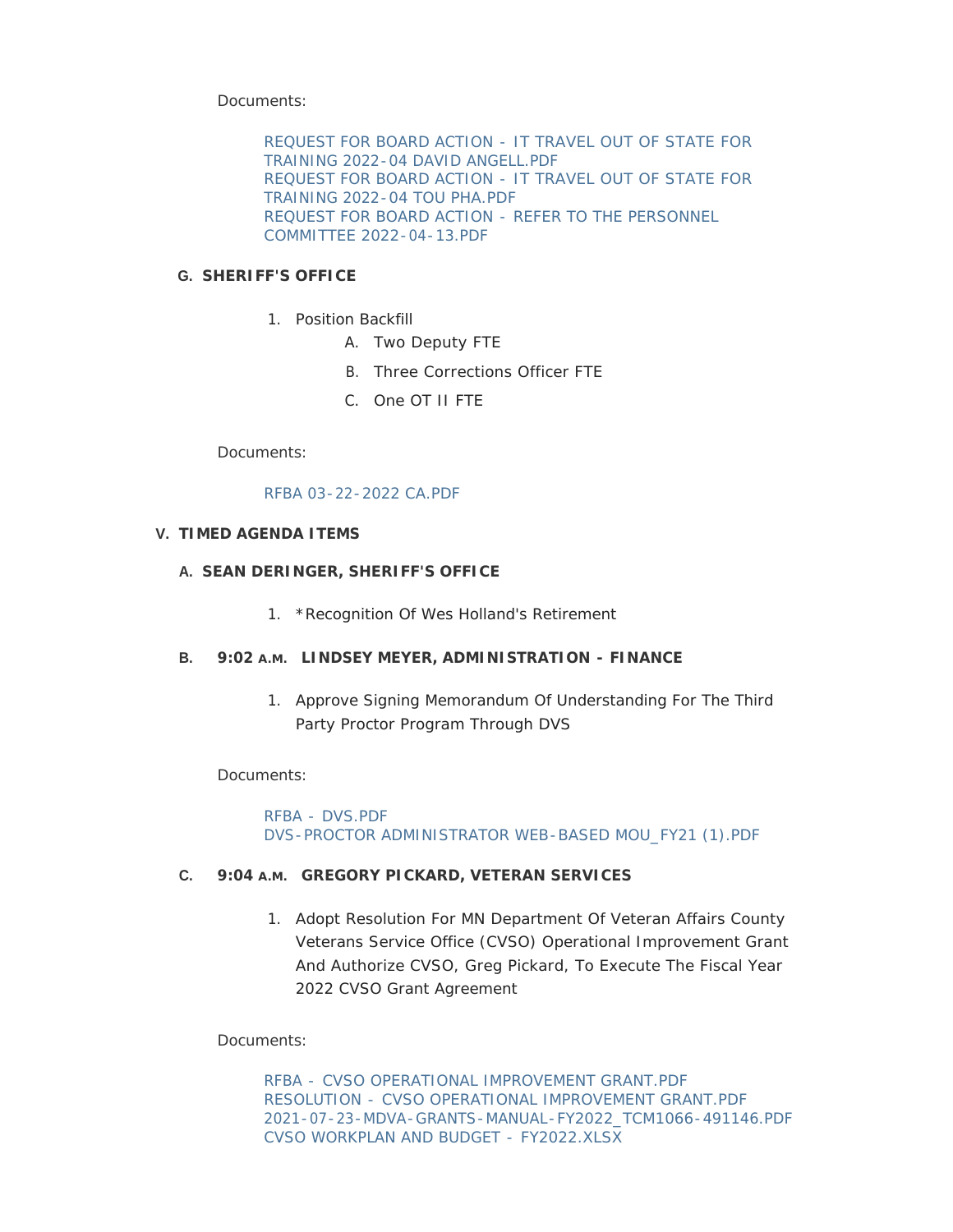# **MATT TREICHLER, SHERIFF'S OFFICE D. 9:07 A.M.**

1. Resolution To Accept The 2022-2023 Off Highway Vehicle Safety Grant

Documents:

[RFBA 03-22-2022.PDF](https://www.co.wright.mn.us/AgendaCenter/ViewFile/Item/10456?fileID=22746) [2022-2023 OHV SAFETY GRANT.PDF](https://www.co.wright.mn.us/AgendaCenter/ViewFile/Item/10456?fileID=22747) [RESOLUTION OHV SAFETY GRANT.PDF](https://www.co.wright.mn.us/AgendaCenter/ViewFile/Item/10456?fileID=22748)

# **E.** 9:12 A.M. TANYA WEST, RECORDER

- 1. Plat Approval
	- A. Authorize The Recording Of "Little Hawk Park" (Corinna Township)

Documents:

[LITTLEHAWKPARK.PDF](https://www.co.wright.mn.us/AgendaCenter/ViewFile/Item/10471?fileID=22763) [PLAT AND MYLARS OF LITTLE HAWK PARK \(002\).PDF](https://www.co.wright.mn.us/AgendaCenter/ViewFile/Item/10471?fileID=22764)

#### **VIRGIL HAWKINS, HIGHWAY DEPARTMENT F. 9:17 A.M.**

- 1. Award Contract No. 2201, For The 2022 Pavement Preservation Contract, To Knife River Corporation Of Sauk Rapids, MN. We Recommend Award Of Contract 2201 To Low Bidder Knife River Corp. Of Sauk Rapids, MN In The Amount Of \$9,408,159.58 (Which Includes The Alternate Bid Of \$56,933.50 For The Bertram Park Paving)
- 2. Award Contract No. 2202, For The 2022 Seal Coat Contract To Allied Blacktop Company Of Maple Grove, MN. We Recommend Award Of Contract 2202 To Low Bidder Allied Blacktop Co. Of Maple Grove, MN In The Amount Of \$643,185.97
- 3. Award Contract No. 2203 For The 2022 Pavement Markings To Traffic Marking Services Of Maple Lake, MN. We Recommend Award Of Contract 2203 To Low Bidder Traffic Marking Services Of Maple Lake, MN In The Amount Of \$478,350.00
- 4. Set Transportation Committee Of The Whole (TCOTW) Meeting To Discuss Transportation Items:
	- A. Review Staff Update To Our Five-Year Construction Plan & Map (2022 To 2026)
	- B. Other Suggested Dates For The Meeting: Tuesday, April 5th; Wednesday April 6th; Thursday April 7th; Or The Week Of April 11th

Documents:

[BAR - AWARD CONTRACT 2201 PAVEMENT PRESERVATION CONTRACT](https://www.co.wright.mn.us/AgendaCenter/ViewFile/Item/10458?fileID=22751)  TO KNIFE RIVER.PDF [CONTRACT 2201 BID SUMMARY - PAVEMENT PRESERVATION.PDF](https://www.co.wright.mn.us/AgendaCenter/ViewFile/Item/10458?fileID=22754) [BAR - AWARD CONTRACT 2202 SEAL SEAL COAT CONTRACT TO](https://www.co.wright.mn.us/AgendaCenter/ViewFile/Item/10458?fileID=22752)  ALLIED BLACKTOP.PDF [CONTRACT 2202 BID SUMMARY - SEAL COAT.PDF](https://www.co.wright.mn.us/AgendaCenter/ViewFile/Item/10458?fileID=22755) [BAR - AWARD CONTRACT 2203 PAVEMENT MARKINGS TO TRAFFIC](https://www.co.wright.mn.us/AgendaCenter/ViewFile/Item/10458?fileID=22753)  MARKING SERVICES.PDF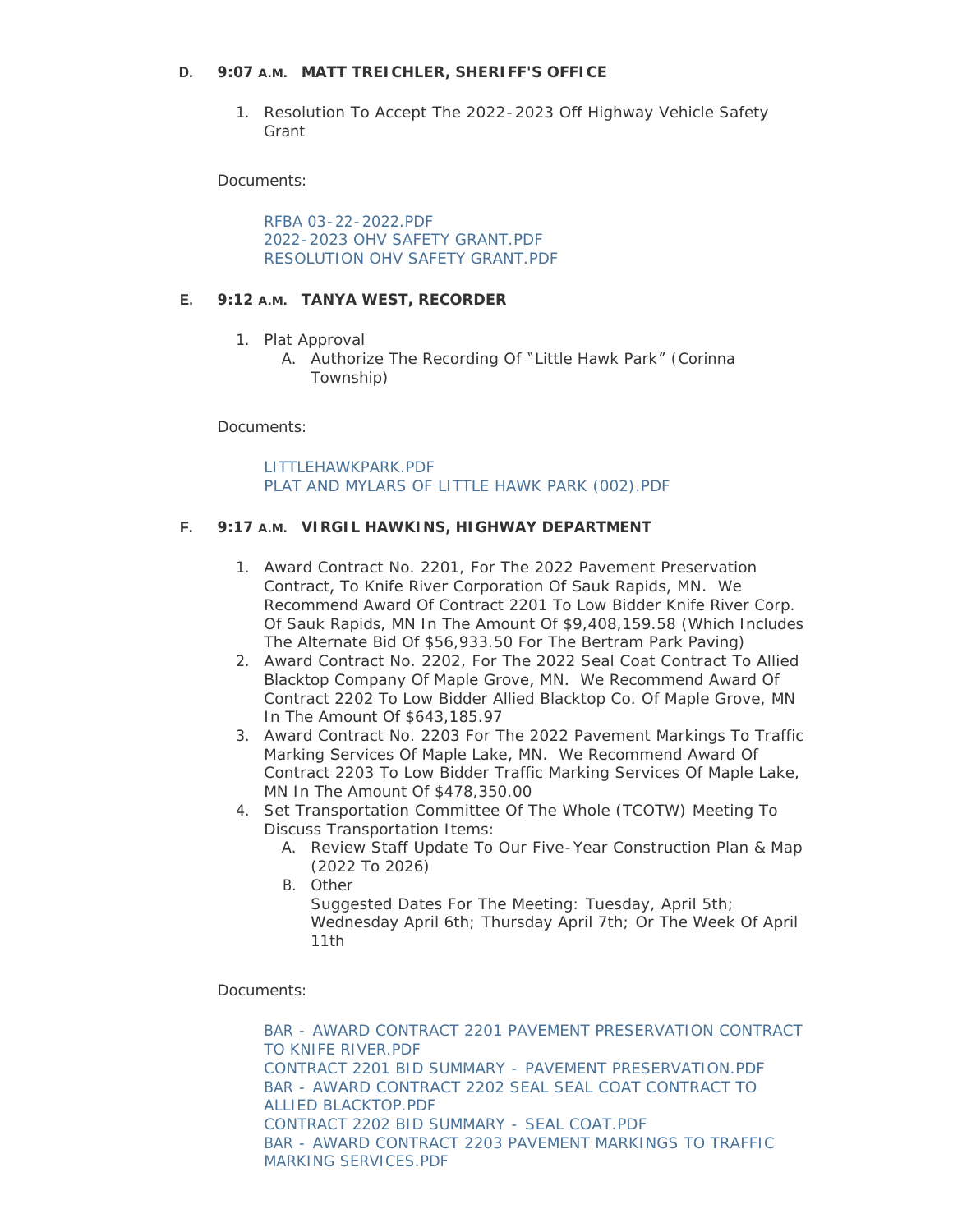# **G.** 9:25 A.M. GREG KRYZER, ATTORNEY

1. Approve Resolution For Jurisdictional Change Of CR 147 To The City Of Buffalo

#### Documents:

[BAR - APPROVE RESOLUTION FOR JURISDICTIONAL CHANGE OF CR](https://www.co.wright.mn.us/AgendaCenter/ViewFile/Item/10457?fileID=22749)  147 TO THE CITY OF BUFFALO.PDF [RESOLUTION CR 147 TURNBACK CITY OF BUFFALO.PDF](https://www.co.wright.mn.us/AgendaCenter/ViewFile/Item/10457?fileID=22750)

#### **H. 9:30 A.M. PUBLIC HEARING TO DISCUSS OUTDOOR RECREATION GRANT APPLICATIONS**

- 1. Proposed Play Structure Replacement At Montissippi County Park
- 2. Proposed Redesign Of Campground Facilities And Restroom At Schroeder County Park

Documents:

#### [PH.MONTISIPPI.PARKS.PDF](https://www.co.wright.mn.us/AgendaCenter/ViewFile/Item/10403?fileID=22791)

# **I.** 9:35 A.M. BRAD HARRINGTON, PARKS & RECREATION

1. Adopt Resolution Related To The Grant Applications For Schroeder Park And Montissippi Park As Required By The MN Department Of Natural Resources Outdoor Recreation Grant Program

# Documents:

[3\\_22\\_2022 CB AGENDA OUTDOOR GRANT RESOULTION.PDF](https://www.co.wright.mn.us/AgendaCenter/ViewFile/Item/10448?fileID=22719) [MONTISSIPPI PLAYGROUND RESOLUTION.PDF](https://www.co.wright.mn.us/AgendaCenter/ViewFile/Item/10448?fileID=22717) [SCHROEDER PARK REDESIGN GRANT RESOLUTION.PDF](https://www.co.wright.mn.us/AgendaCenter/ViewFile/Item/10448?fileID=22718)

# **ITEMS FOR CONSIDERATION VI.**

# **COMMITTEE MINUTES A.**

- 1. Ditch Committee Of The Whole (3/08/2022)
- 2. Wright County Board Workshop (3/15/2022)

Documents:

[03-08-2022 DITCH COMMITTEE OF THE WHOLE.PDF](https://www.co.wright.mn.us/AgendaCenter/ViewFile/Item/10446?fileID=22758) [03-15-2022 WRIGHT COUNTY BOARD WORKSHOP MINUTES.PDF](https://www.co.wright.mn.us/AgendaCenter/ViewFile/Item/10446?fileID=22794)

#### **ADMINISTRATION B.**